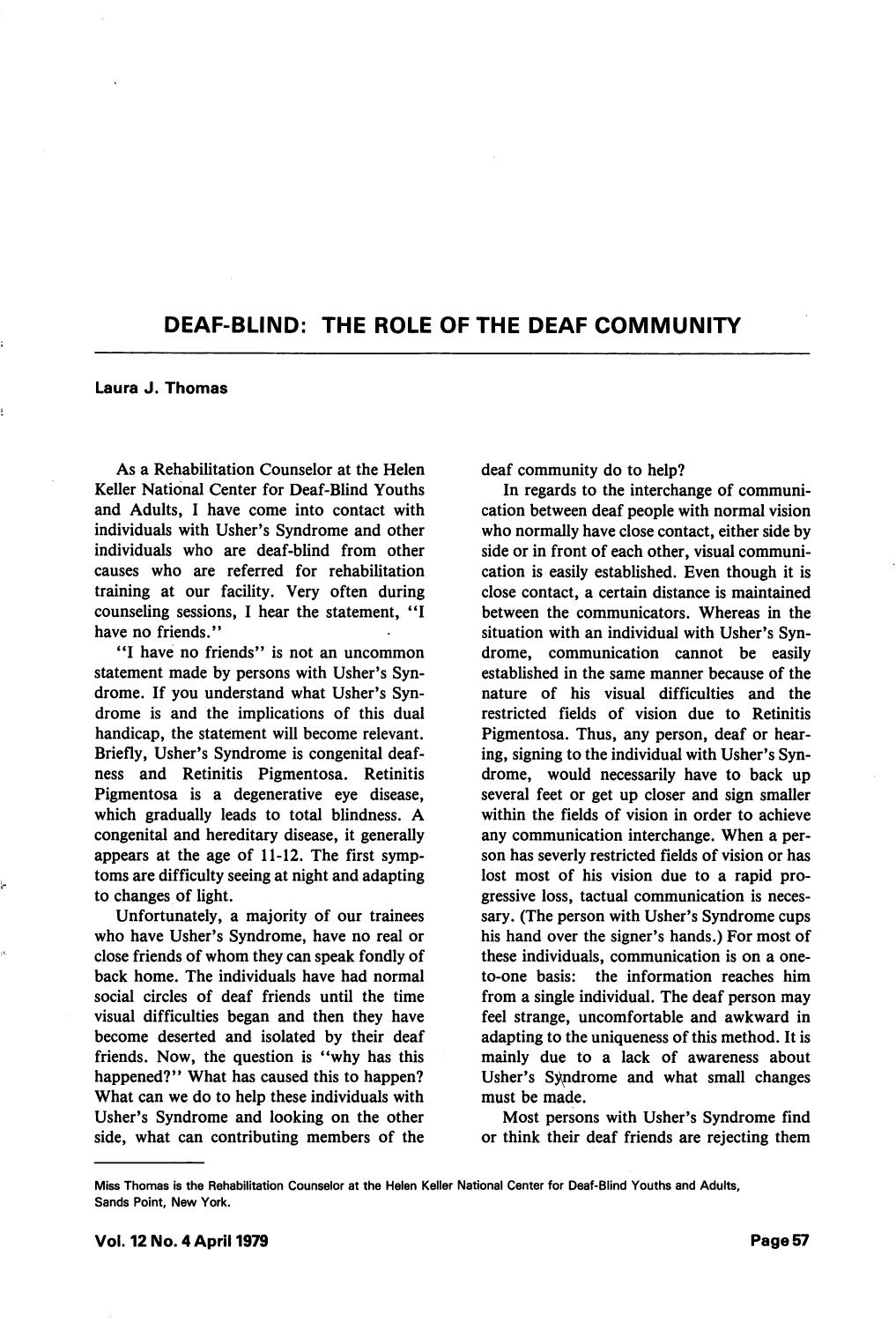because of their eventual blindness. This presents a phobia among the deaf community which thus makes them withdraw from the person with Usher's Syndrome almost as if this was a contagious disease. The fear of becom ing blind, in addition to deafness, scares them away and by staying with their own deaf friends, they will feel that they cannot contact the disease. People with Usher's Syndrome have been rejected by hearing people since their early childhood years because of their deafness and now it has happened again at the time when they need friends the most. Blind people despite their efforts are of little help because they use speech and do not know sign language. Where does this leave the person with Usher's Syndrome? The person is left with no friends.

Even for persons with Usher's Syndrome who do have deaf friends, communication has its own problems and obstacles when the per son with Usher's Syndrome sometimes discovers he is missing out on parts of the con versation; this is frustrating because he must constantly ask for repetition of what was said. For instance, in a dimly lit place, or in a group sitting or standing closely to each other, access to communication is not easily achieved. A person sitting or standing directly in front of the Usher's Syndrome person is preferred.

During the course of conversation of just plain greetings, the person with Usher's Syn drome is subject to ridicule because he is misunderstood which can be emotionally damaging. Very often, the person with Usher's Syndrome may not see someone at his side or outside of his restricted fields of vision and the deaf person may greet him and discover that he did not respond. Then the deaf person would insult him for being snobbish, or having "tunnel vision".

The person with Usher's Syndrome after having these frustrating and humiliating ex periences, will withdraw and feel it's better not to mingle with his deaf "friends". He would most likely not accept invitations because of these feelings, and the deaf community will be inclined to think that he's antisocial and doesn't want to be part of them.

In addition to the problems of communica

tion, the person with Usher's Syndrome has other limitations. They are no longer able to drive and must rely on local transportation or someone to drive them, in which case they will need assistance. At night if he is untrained, he will need help to walk (with R. P., vision dur ing the day is better than at night). Most are not able to use the phone or a TTY (very few have braille adapters and knowledge and profi ciency of receptive braille skills is necessary. They are hard to contact and a light signal is less effective because of the person's restricted fields of vision.

In my experiences with the local deaf com munity, not very many were willing to make social contact with the person with Usher's Syndrome. As one deaf person said, "I would become very tired after signing tactually." Needless to say, more effort has to be put in for communication to be achieved. It is not the handicapped person's fault; he already has the effects of the dual handicap and doesn't need any more rejection than what he already has. A popular, but logical saying is: "The deaf cannot get their ears back, therefore the hear ing must learn sign language." This is very true for the person with Usher's Syndrome who cannot get their ears and eyes back, therefore, it is hoped that the deaf and hearing will have the same attitude toward persons who are deaf-blind that the deaf want society to have toward them.

This indicates the need on the deaf com munity's part to be aware and sensitive to the problems encountered by individuals with Usher's Syndrome. Then in turn, the com munity can be sensitive, patient, supportive and be receptive to their needs. One way of achieving this, is by individuals who are coping with their future with Usher's Syndrome, educating the deaf community about their actual experiences in living and facing the daily problems of this disease. Schools for the deaf, colleges with programs for the deaf, current films on deaf-blindness, deaf clubs and publi cations are a few of the many where informa tion about Usher's Syndrome can be dissemi nated and obtained.

The continuity of friendship is of crucial concern to the person with Usher's Syndrome